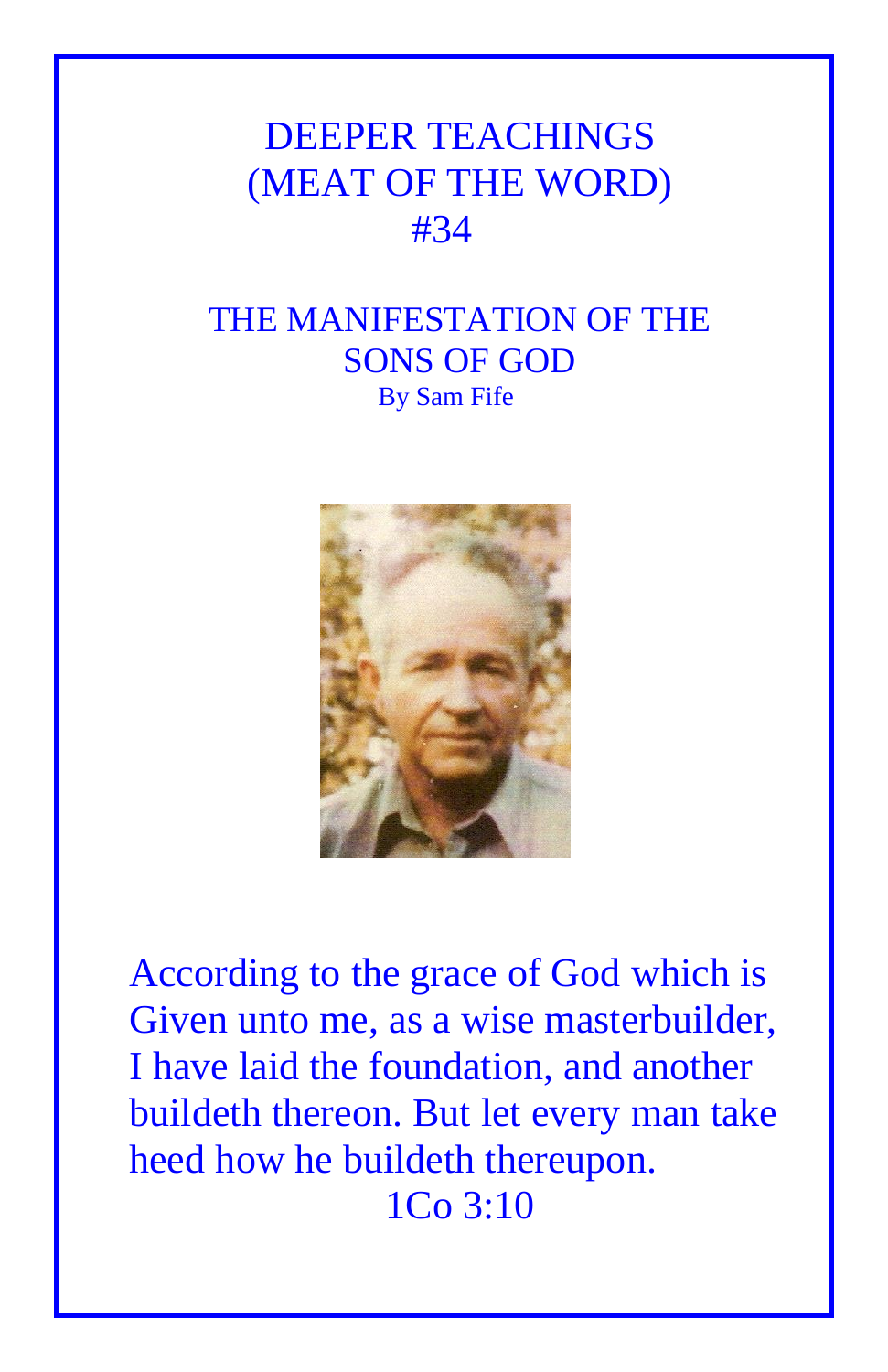## **THE MANIFESTATION OF THE SONS OF GOD By Sam Fife**

We are going to study God's revealed Scriptural plan for the Sons of God in the last days, that period of time which the Bible refers to as the Day of the Lord. In doing so we will also reveal what is sometimes called the doctrine of the manifested Sons of God. We would like to say first that this is not our term, and we do not particularly like using it. We would rather refer to these things as the scriptural revelation of God's plan for His Sons in the last day, the Day of the Lord.

 We say this because many across the land today have seen the truth or had revealed to them the truth that the Sons of God are to be manifested in the last days. Along with this great truth, Satan has slipped in a lot of false ideas concerning how the Sons of God will be manifested and how these things will be brought to pass. They have evolved their particular doctrine of the manifested Sons of God.

 One of Satan's chief tricks is to move in when God is bringing forth great truth and revelation concerning future things. Then cunningly and insidiously he inserts great error. In doing so he crystallizes a person's thinking into a doctrine or pattern which then is preached as an absolute ultimate. From that point on when anyone is heard to preach the foundational truth to which all the error was added by Satan, people immediately associate the great foundational truth that is being preached by one who has nothing to do with the error with the doctrine they have heard coming forth from someone else. Quite often they reject the great foundational truth.

 For this cause we would like to say that the great truth we will share in this study, the fact that the Sons of God are to be manifested in all their glory visibly to all the earth in these last days has nothing to do with any individuals or any group formulated doctrine of the manifested Sons of God. It is not to be associated with any such formulated doctrine, but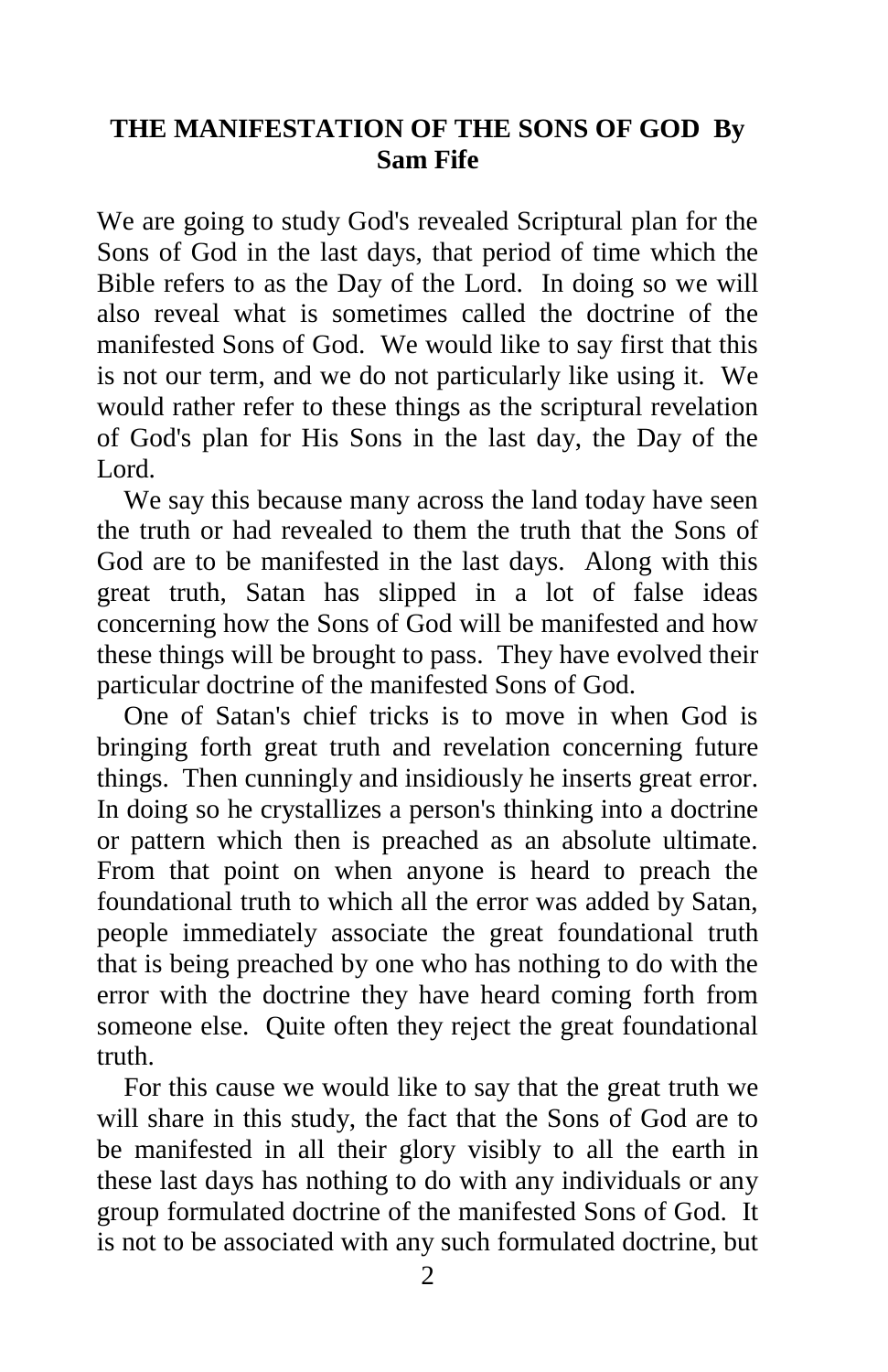it is to be taken simply as God's revelation from the scripture of His great and glorious plan for the Sons of God in the last days.

 The foundation for this great truth is found in Romans 8:19, 21. "For the earnest expectation of the creature waiteth for the manifestation of the sons of God ... Because the creature itself also shall be delivered from the bondage of corruption into the glorious liberty of the children of God." Here we are told that the whole creation is waiting in earnest expectation for the manifestation of the Sons of God through which all of creation shall be delivered from the bondage of corruption, from the bonds of dwelling in corruptible flesh that knows sickness, sorrow, suffering and death.

Notice that the scripture does not say that the whole creation is awaiting the manifestation of the Son of God (singular) as if the scripture were referring to Jesus alone. He has already been manifested over 1900 years ago. They are waiting for the manifestation of the Sons of God (plural) who shall deliver the earth from the bonds of corruption. It is very plain here that in God's plan, it is not the Son of God only through whom He plans to deliver the earth from the curse but by the Sons of God. The whole creation is waiting in earnest expectation for these Sons of God to be manifested or visibly revealed in the earth and to fulfill God's plan and purpose for them to deliver the earth from the bondage of corruption. This reveals God's plan. This reveals God's purpose to bring forth and manifest some Sons of God to deliver the earth.

 Now as we follow through in the fourth chapter of Ephesians, we find revealed to us in scripture just how God plans to bring forth the Sons of God. We will read verses 8, 11-15 skipping over verses 9 and 10 as they are only a parenthetical thought.

Eph 4:8 Wherefore he saith, When he ascended up on high, he led captivity captive, and gave gifts unto men.

Eph 4:11 And he gave some, apostles; and some, prophets; and some, evangelists; and some, pastors and teachers; 12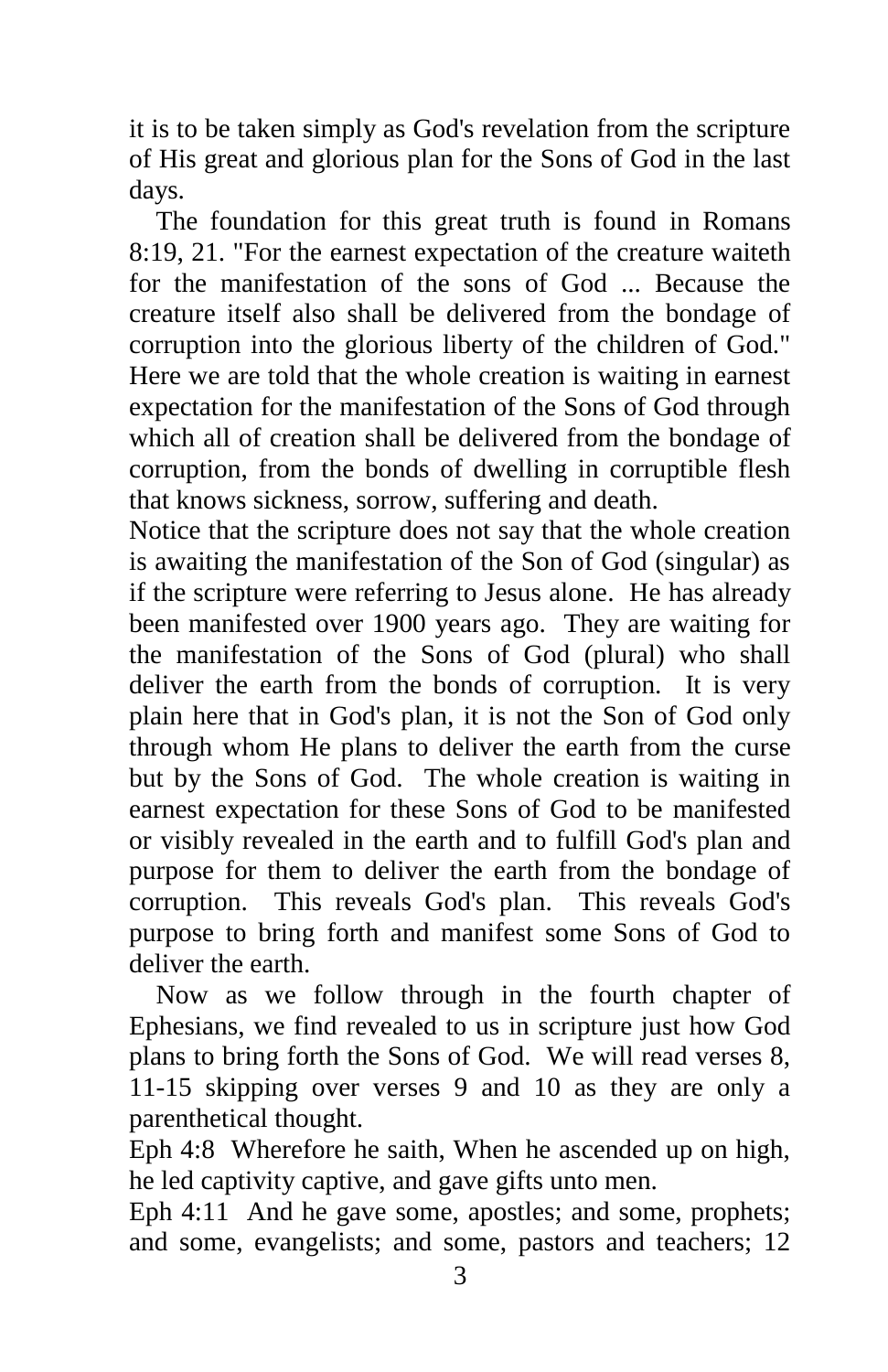For the perfecting of the saints, for the work of the ministry, for the edifying of the body of Christ: 13 Till we all come in the unity of the faith, and of the knowledge of the Son of God, unto a perfect man, unto the measure of the stature of the fullness of Christ: 14 That we *henceforth* be no more children, tossed to and fro, and carried about with every wind of doctrine, by the sleight of men, *and* cunning craftiness, whereby they lie in wait to deceive; 15 But speaking the truth in love, may grow up into him in all things, which is the head, *even* Christ:

 Here we are told that when Jesus ascended up, He set ministry gifts in His church, to some apostles, to some prophets, to some evangelists, to some pastors, and to some teachers. This is the five-fold ministry that Christ set in His Church at His ascension. This is the five-fold ministry that Christ is restoring to His Church in these last days, the Days of Restoration.

 The truth is Jesus never took them out of His Church. Satan slipped in and substituted for these supernatural Spiritinstalled, Spirit-anointed ministries some made by man such as chairman of the board, music minister, education director, etc.

 The ministry of the APOSTLE never did pass away, but was covered over by the tricks of Satan. The idea that Jesus only intended for there to be twelve apostles is never borne out. It is an assumption of man come forth as a result of God not being able to find any in the Church yielded and surrendered enough that He might bring forth this ministry. The word apostle as used in the language of the Bible is a special messenger or one sent with a special message. This one is sent by God and not some man-made organization.

 All over the world today Jesus is calling out His apostles, His special messengers, supernaturally calling them out, supernaturally anointing them, supernaturally setting them in their designated areas to bring to the people God's last day message, the revelation of what God plans and purposes for the Body of Christ, His Church in the last days.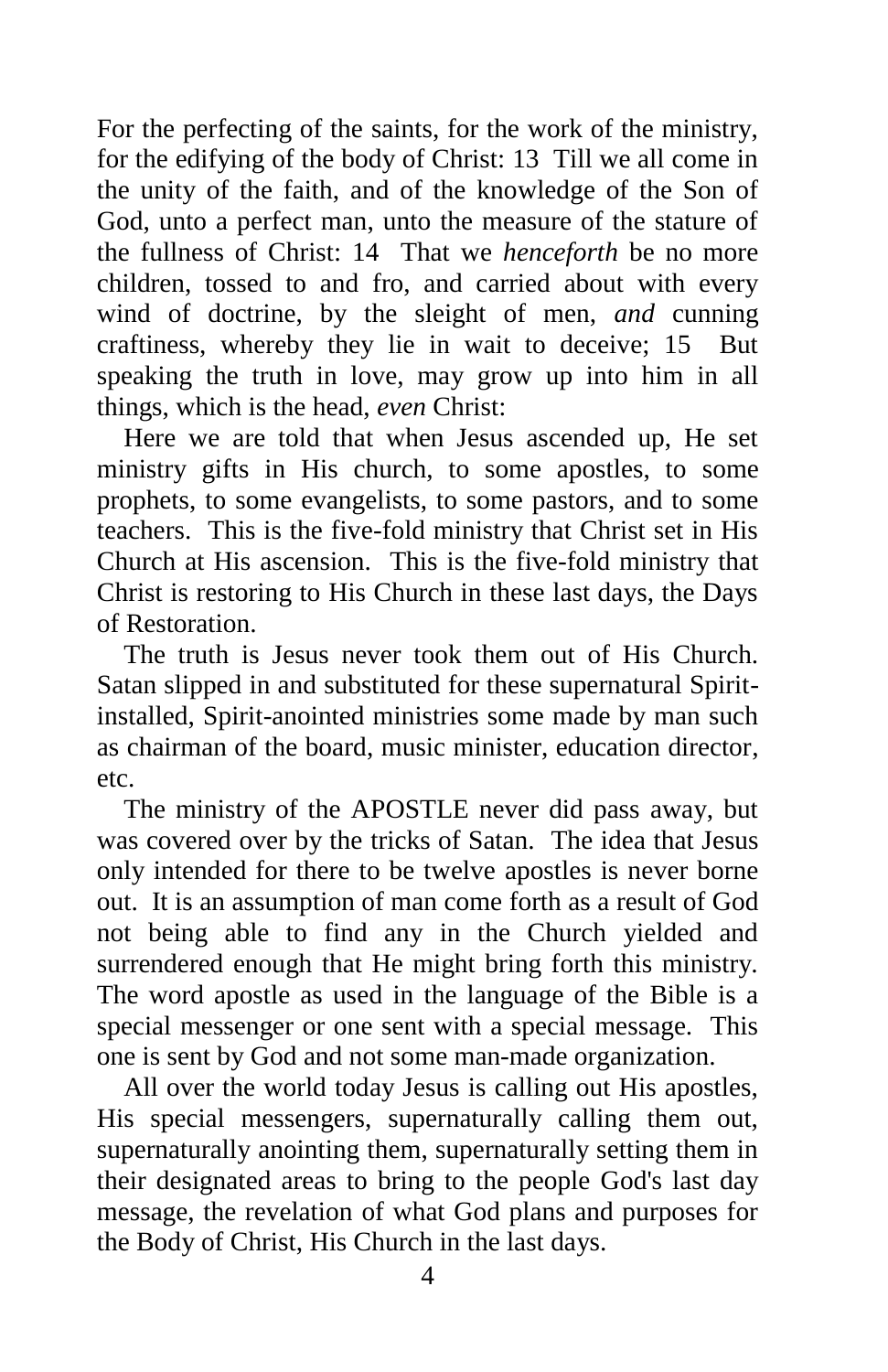We can think of Oral Roberts. When he was 17 years old riding in the back of an automobile to a healing meeting sick unto death with tuberculosis, he heard the audible voice of God speak to him and tell him that He was going to heal him and that He was going to send him forth with His healing message to this generation. Oral Roberts was supernaturally called out by Jesus and sent forth as an apostle with the healing message.

 We can think of Gerald Derstine, a Mennonite, who also heard the audible voice of God commanding him to go up and down the land revealing Christ's last day message, supernaturally calling him forth as a special messenger.

We can think of Johnny Osteen, a Southern Baptist Spiritfilled minister, who went into a hotel room it, Milwaukee, Wisconsin. Jesus appeared to him and commanded him to go forth to the denominations up and down the land, and tear down the curtains of tradition and bring God's last day message. Then Jesus said, "That you might know I have spoken to you, stretch forth your hand." As he did, it felt like a 1,000 volts of electricity flow through him. Then Jesus disappeared.

 I can speak of a time when the Spirit of the Lord came upon me for almost four and a half hours, and I heard the voice of the Lord commanding me to establish a revival center in Miami to bring forth God's last day message. So all over the world Jesus is calling out His apostles and planting them in their designated areas to bring the end-time message to the land.

 The ministry of the PROPHET is being restored to the Church in these last days. It is a ministry of confirmation. God anoints certain ones to receive the word of the Lord in dreams and visions. Through this, God confirms to His people the last day message. In our Miami assembly God has raised up several people, including two teen-aged girls that the Spirit speaks to in visions so tremendously that we never have a service where God does not speak numerous times confirming what He is doing. The ministry works so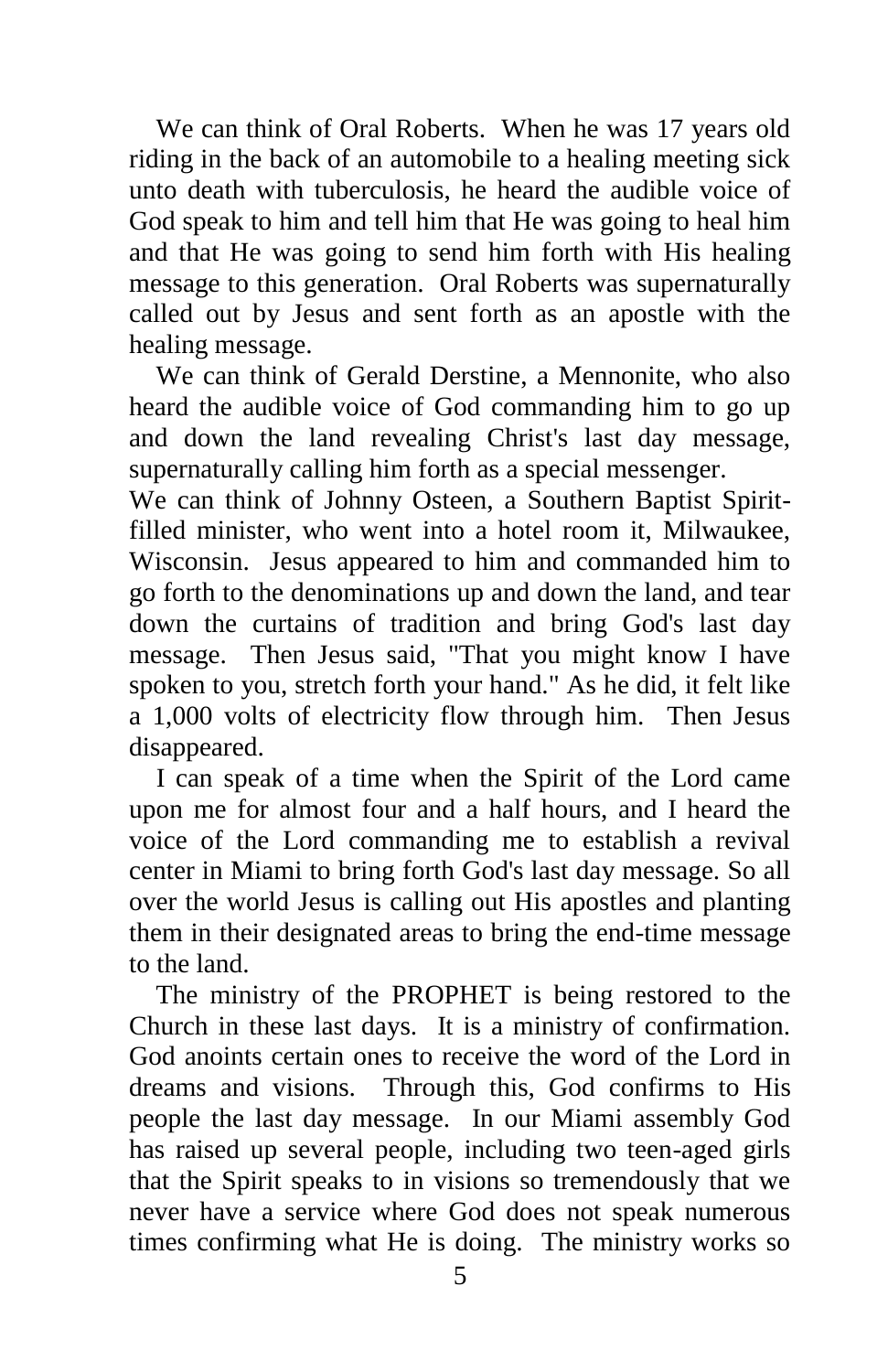proficiently that like the prophets of old, some prophets can go by their beds and kneel and inquire of the Lord concerning a decision to be made or a move that needs to be made. The Lord will speak in a vision to let them know His will in the matter. In this assembly we do not have a board of directors. When we have a decision to make in the Church of Jesus Christ, we call the prophets together and ask them to inquire of the Lord for His will.

 Quite often as I have gone in the pulpit to preach a deeper revelation that God has given to me, the Spirit would command me to tell the people, before I opened my Bible to preach the message that the Lord would confirm through one of the prophets in a vision before the sermon was finished. Never has He failed to do so. Always before I finish the message, one of the prophets would see a vision to confirm the message.

 I remember one time in particular when God told me to preach to the people that Jesus had set His hand in these last days to purge the demon spirits out of His Church so that He could use the Body of Christ, the Sons of God, to drive the demoniac kingdom out of this world. God told me to tell the people that He would confirm this message to one of the prophets in a vision.

 Before I was finished one of the young women stood up and said, "Brother Fife, I saw a vision. There was a great camp with individual white tents in it. Black puffs of smoke were rising up out of the white tents. As the black puffs of smoke rose up, rain began to fall. Then as the black puffs of smoke continued up, a great deluge of rain came and flooded the camp." The interpretation was clear to all.

 The individual white tents were Christians who were saved but bound by demons. The Lord was saying that as the demon spirits were brought out, the rain would begin to fall and His Holy Spirit would begin to be poured out. As more and more demon spirits were purged out of the Body of Christ, there would come that great deluge, the great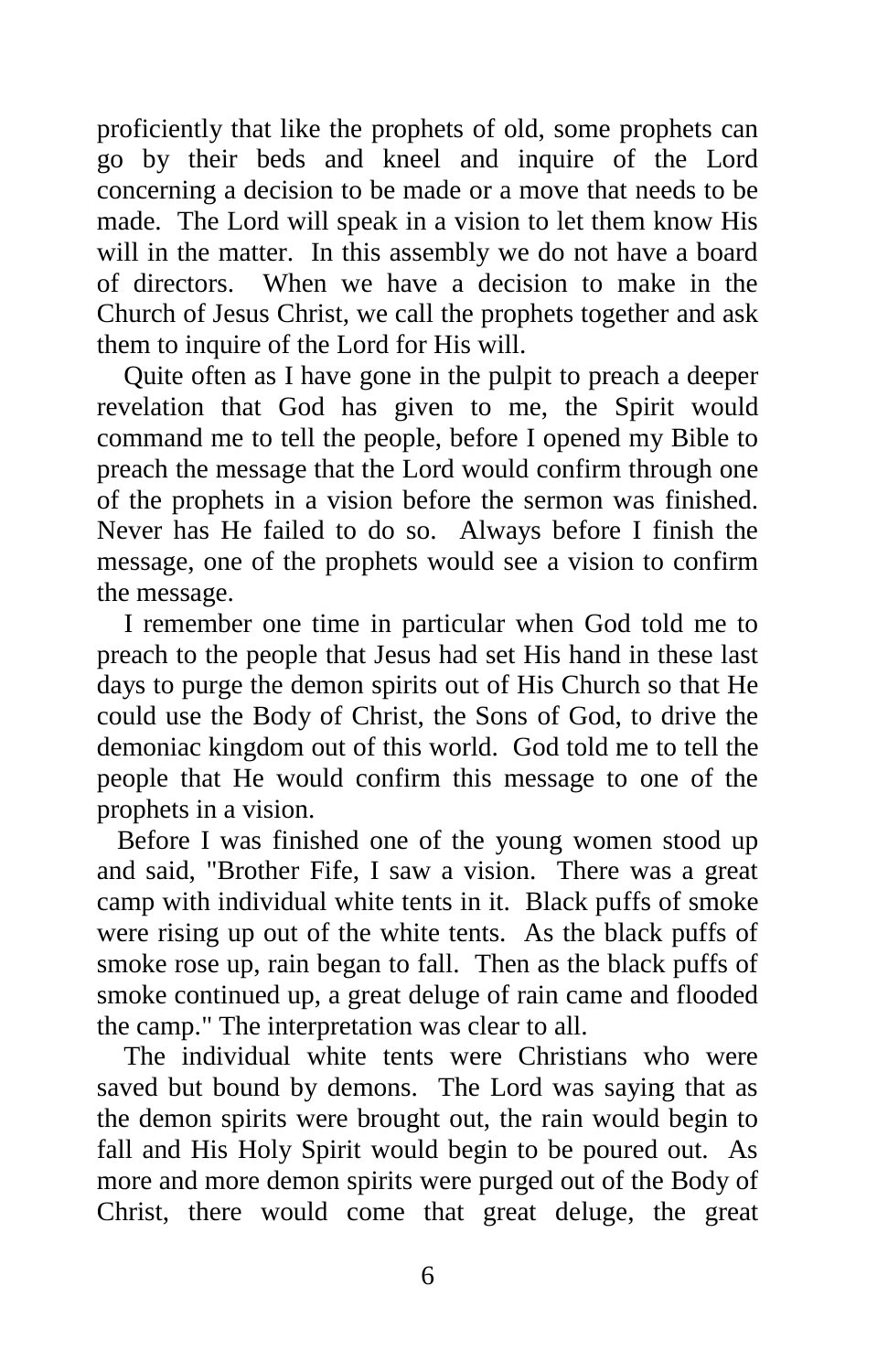outpouring of the Holy Spirit which would bring in God's kingdom and drive the demoniac kingdom out of the earth.

 The PASTORS or elders (they mean the same) are the sons and daughters of the Lord that He raises up, anoints, and gives wisdom and the ability to minister the Word and feed the flock. A number of them will be raised up in every assembly in these last days. When the Apostle is called out to other places, they can feed and watch over the flock and keep them safe.

 The EVANGELISTS take the Word of God out to those who have not yet heard it. Many will be raised up in each assembly in the last days.

 The TEACHERS bring forth the message and develop it for the children and adults making the message clearer for God's people.

 These are Jesus' divine order ministries which He is restoring to His Church. Ephesians 4:12 tells us the purpose, for the perfecting of the Sons of God. These ministries were not just given for winning souls and the evangelizing of the saints. This is only the first step of God's plan. They are to be evangelized that they might be perfected. "For the edifying of the Body of Christ." This word edifying means to build up, strengthen, grow up the Body of Christ which each one of us is a member. "Till we all come in the unity of the faith," that means all believing the same truth with all denominational barriers broken down and come into a oneness. We will all believe the same truth because we will all be led by the Spirit of God. "And of the knowledge of the Son of God," to have the same knowledge that He has. "Unto a perfect man, unto the measure of the stature of the fullness of Christ:" We will become just like Jesus. I John 3:2 says when He shall appear, we shall be like him; for we shall see Him as He is."

 Shall we sum this up for you so that you may see this clearly? When Jesus ascended He gave apostles, prophets, evangelists, pastors and teachers for the perfecting of the saints, for the building up of the Body of Christ until we all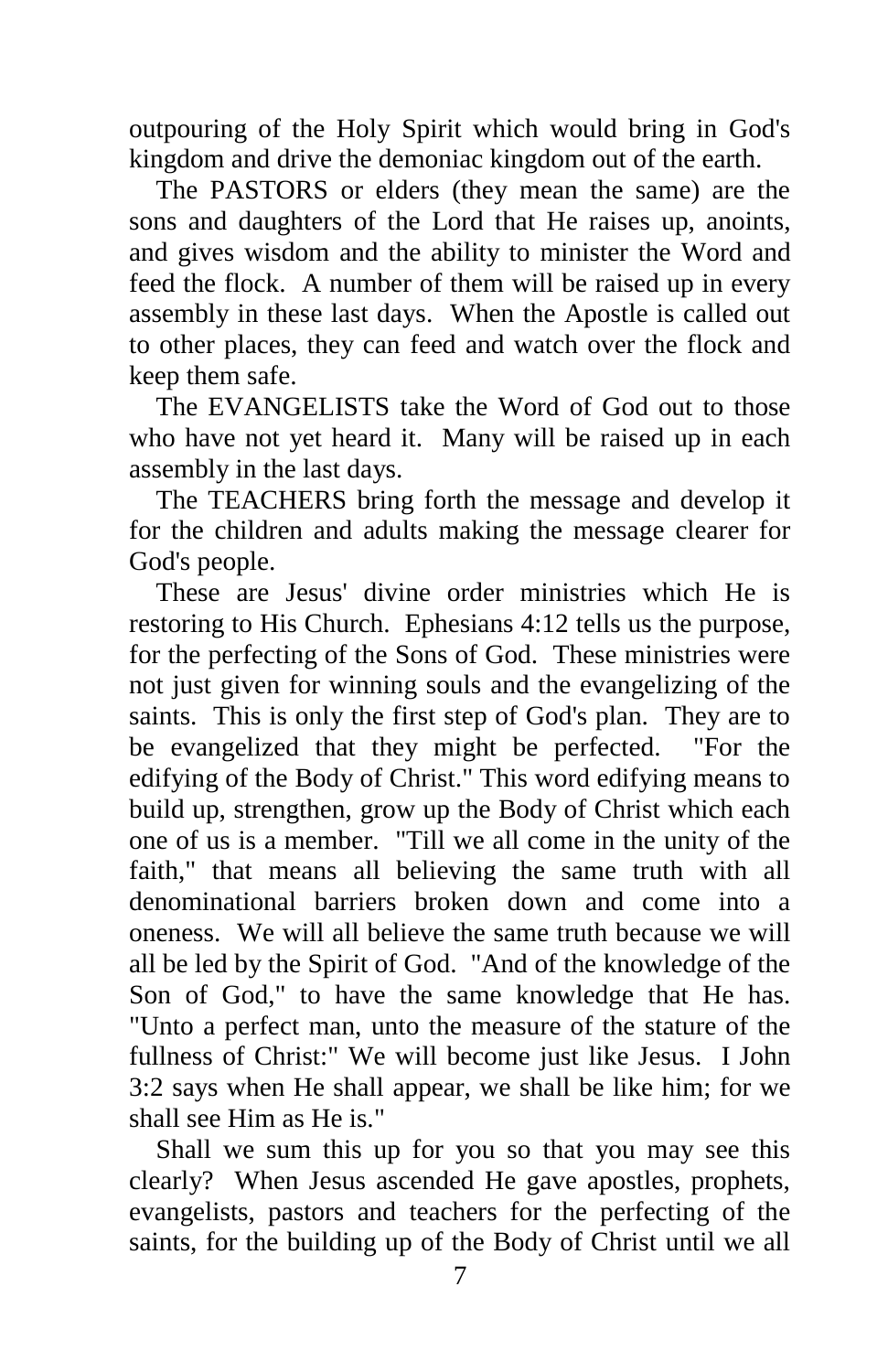come in the oneness, unity of the faith and knowledge of the Son of God, and unto the measure of the stature of the fullness of Christ so that when He shall appear (I John 3:2) we shall be like Him. It does not say we shall be made like Him after He appears. It is God's plan for us to be like Jesus when He appears having been perfected, having come to the unity of the faith, having come to the knowledge of the Son of God, having come to the measure of the stature of the fullness of Christ.

 Most Christians have assumed that they would be like Jesus someday. They have assumed that it would be far off in Heaven somewhere or after Jesus returned. They have assumed that after Jesus returned, He would take all the lazy, unconcerned, unspiritual Christians that we see in our world today and perform an instantaneous miracle upon them making them all like Him. It sounds very beautiful, but it is not as the scripture reveals.

 Ephesians 4:15 says, "But speaking the truth in love, may grow up into Him in all things, which is the head, even Christ." There is not going to be any instantaneous miracle. God's plan is for us to grow up into Him which is the Head, even Christ. We are to grow up into Him in revelation, faith, knowledge and power so that when He shall appear we shall be like Him. This is to be a matter of growth.

 The simple truth of this all is that these ministries are earthly ministries and not heavenly ministries. They will not be needed then. They are NOW ministries not millennial ministries. The fact that these ministries were given for the perfecting of the saints makes it clear that these ministries will not pass away until the saints have been perfected. It is clear they are to operate here. It is also clear that God purposes for the last day saints to come to perfection here and become the manifested Sons of God of Romans 8 who shall deliver the earth from the bondage of corruption.

 This is why God is pouring out His Holy Spirit. This is why He is calling sons and daughters of God out of every denomination and baptizing them in the Holy Spirit. This is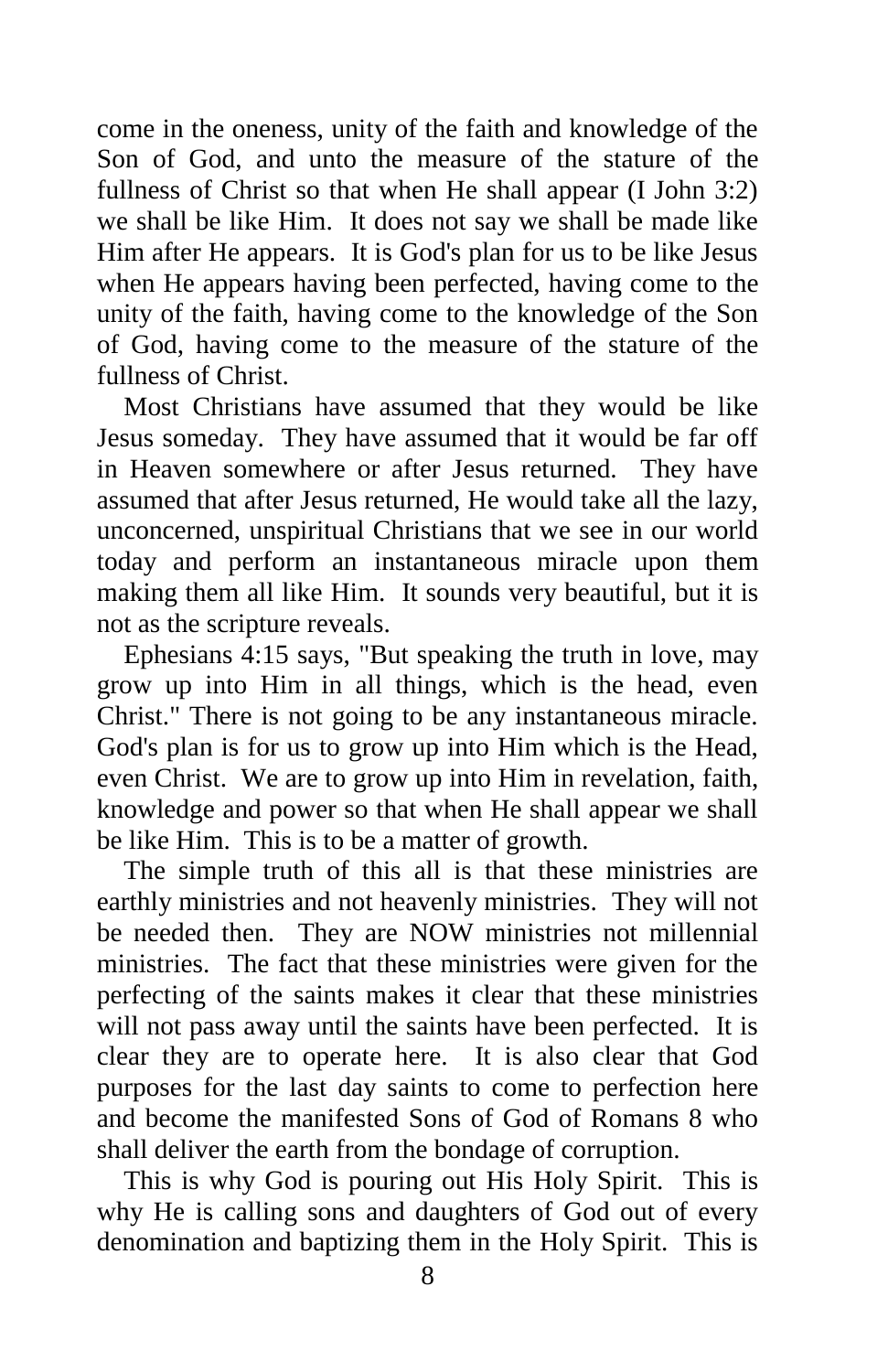why He is breaking down the denominational barriers, bringing His true Church into the unity of the faith. This is why He is pouring out revelation like He never has before, bringing us to the knowledge of the Son of God so just as the prophet of old said, "For the earth shall be filled with the knowledge of the glory of the Lord, as the waters cover the sea. " Habakkuk 2:14. God is perfecting the saints, bringing forth the Sons of God, manifesting the Sons so that when they have grown up into His likeness, they will burst forth in all their glory and deliver the earth from the bondage of corruption.

 The Bible makes it clear that before the millennial reign, the thousand years of peace on the earth, Satan must be bound in the bottomless pit. By those who follow the literal letter of the word, this is taken to mean that Jesus would take Satan and bind him with some kind of physical bonds and cast him into a literal pit somewhere. Of course not. When the Bible speaks of Satan being bound in the bottomless pit, it is not only speaking of Lucifer but also of his whole demoniac kingdom. You cannot bind these spirit beings with any kind of physical bonds or chains. A pit without a bottom would not be a pit only a place. Jesus is never going to do anything that He does not do through the rest of His body, any more than your head does not do anything without the rest of your body. Jesus is our Head, and He will not do anything that He does not do through His Body, the Body of Christ, of which each of us is a member.

 When the Bible speaks of Satan being bound in the bottomless pit so that the millennium may begin upon the earth, it is speaking of the Sons of God having grown up into His likeness in all things, having come to perfection, having come unto the measure of the stature of the fullness of Christ, moving forth against Lucifer and his demoniac kingdom uncovering every spirit and every invisible demon bringing them into the light and by faith completely casting them from the earth. By faith they will bind them outside of the earth's sphere to remain there so that Jesus, our blessed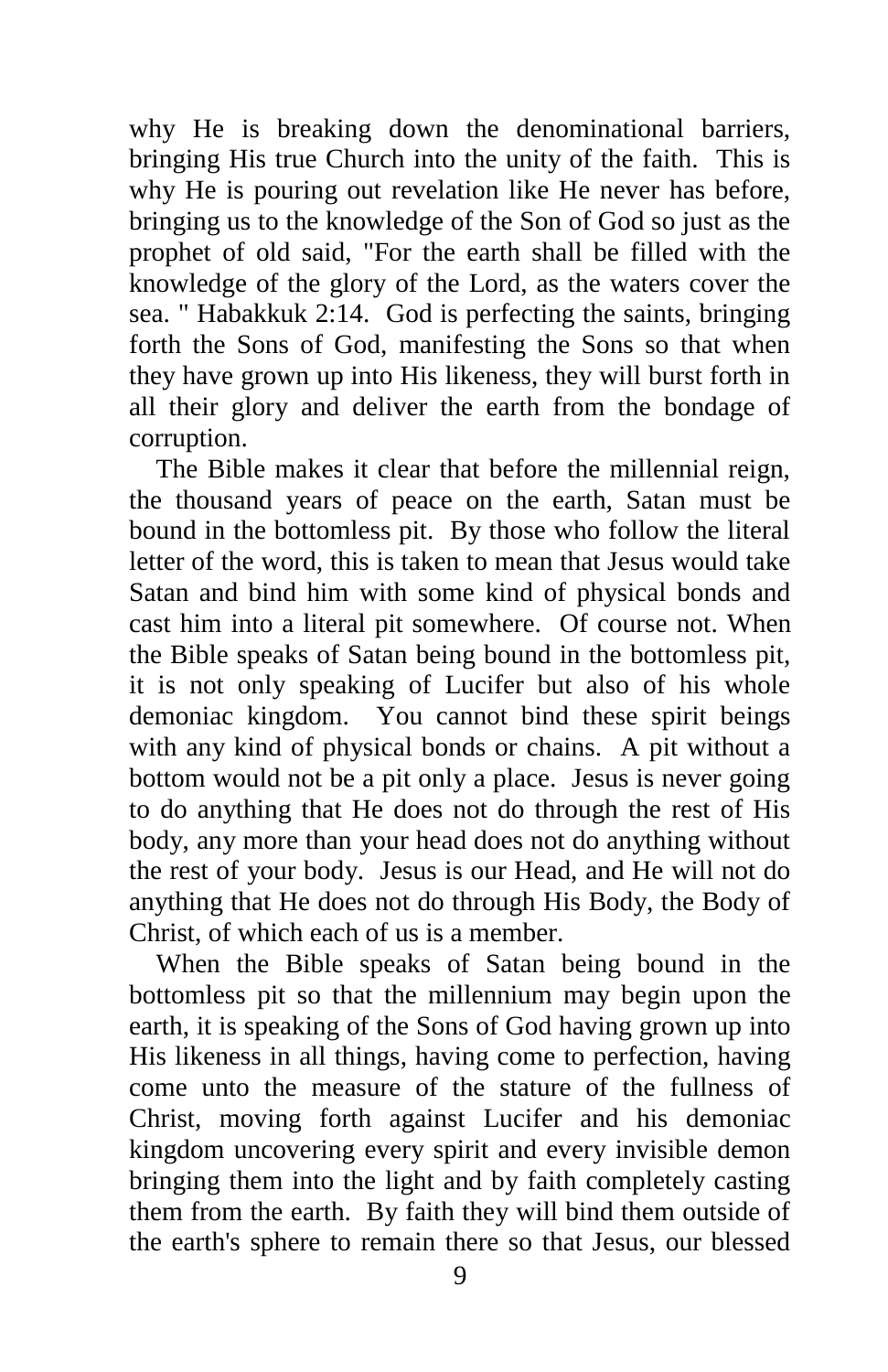Head, can return and the millennium begin. These are the manifested Sons of God coming forth in all their glory and delivering the earth from the bondage of corruption by driving the demoniac kingdom out of the earth.

The night before I preached this great truth to our assembly in Miami some time ago, God revealed it to me in a vision as I lay in my bed.

 I saw a great herd of black cattle being driven across the face of the earth by rays of light which swept up and down behind them driving them across the face of the earth. I saw the whole scope of the earth in this vision with hundreds of thousands of these black cattle. As I would look over to the right, I would see a small herd being driven out of a city then brought and joined to the main herd. Up ahead I saw another herd being brought out of the jungle to be joined also to the main herd. Sometimes a few of the cattle would try to dart out of the main herd and go back, but a ray of light would sweep out behind them and sweep them back into the herd. These rays of light keep driving them across the earth. Then up ahead I saw wave after wave of cattle going over a cliff until the last line went over the cliff. Then the rays of light lit up all the earth. Then I heard the Lord say, "Then shall the righteous shine in the kingdom of their Father."

 The black cattle represented demon spirits coming out of the cities and jungles across the world being driven by the Sons of God with the light and power of God coming from them. The whole vision represented the manifested Sons of God driving the demoniac kingdom out of the earth, binding Satan outside of the earth's sphere, the bottomless pit, so that the millennial reign of Christ might begin.

 Now to follow the pattern, turn to Revelation 2:26; we hear Jesus say, "and he that overcometh, and keepeth my works unto the end, to him will I give power over the nations: And he shall rule them with a rod of iron; as the vessels of a potter shall they be broken to shivers: even as I received of my Father." Jesus says to those who will be the manifested Sons, to those who overcome, to those who will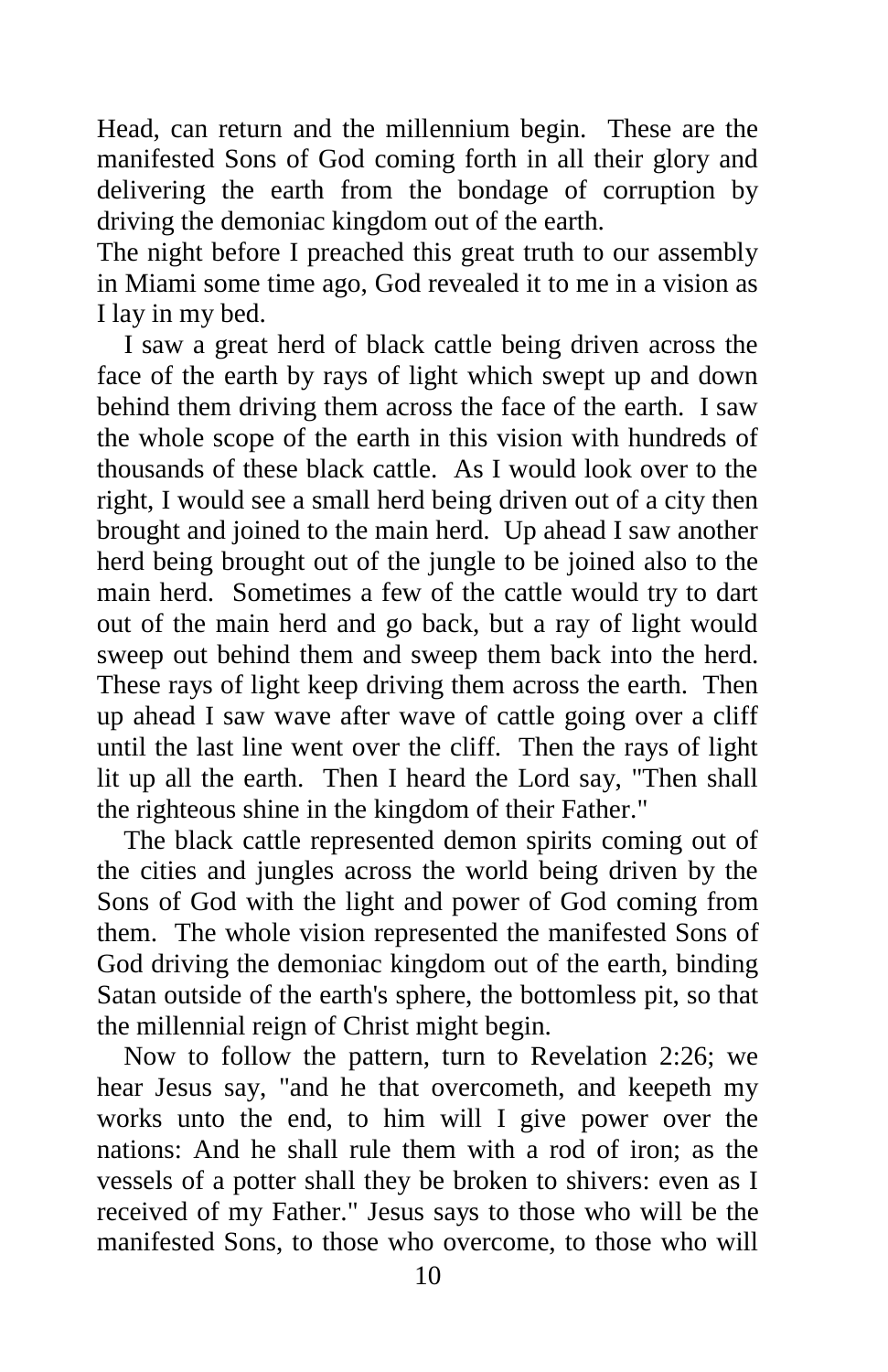go all the way, He will give power over the nations. Then He says that they shall break the nations into shivers.

 First let's make it very clear that this power will not be given to the Sons who overcome AFTER Jesus returns and the millennium begins as there will be no reason to break the nations then. It is clear that this power will be given to the Sons of God for the express purpose of overcoming, defeating and breaking to shivers this world system which Satan has built up in the world. This power will not be a political power to rule in a political office. It will be spiritual power to call forth fire from heaven, to turn rivers into blood as the book of Revelation says, power to manifest the great power of God upon the earth as Moses did when he was delivering God's people, power to be the manifested Sons sweeping over the demoniac kingdom and driving it completely off the face of the earth.

 Revelation 14 reveals more from chapter 13 where the mark of the beast has been set up and the anti-Christ had brought the whole earth under bondage.

Rev 14:1 And I looked, and, lo, a Lamb stood on the mount Zion, and with him a hundred forty *and* four thousand, having his Father's name written in their foreheads. 2 And I heard a voice from heaven, as the voice of many waters, and as the voice of a great thunder: and I heard the voice of harpers harping with their harps: 3 And they sung as it were a new song before the throne, and before the four beasts, and the elders: and no man could learn that song but the hundred *and* forty *and* four thousand, which were redeemed from the earth. 4 These are they which were not defiled with women; for they are virgins. These are they which follow the Lamb whithersoever he goeth. These were redeemed from among men, *being* the firstfruits unto God and to the Lamb. 5 And in their mouth was found no guile: for they are without fault before the throne of God. 6 And I saw another angel fly in the midst of heaven, having the everlasting gospel to preach unto them that dwell on the earth, and to every nation, and kindred, and tongue, and people, 7 Saying with a loud voice,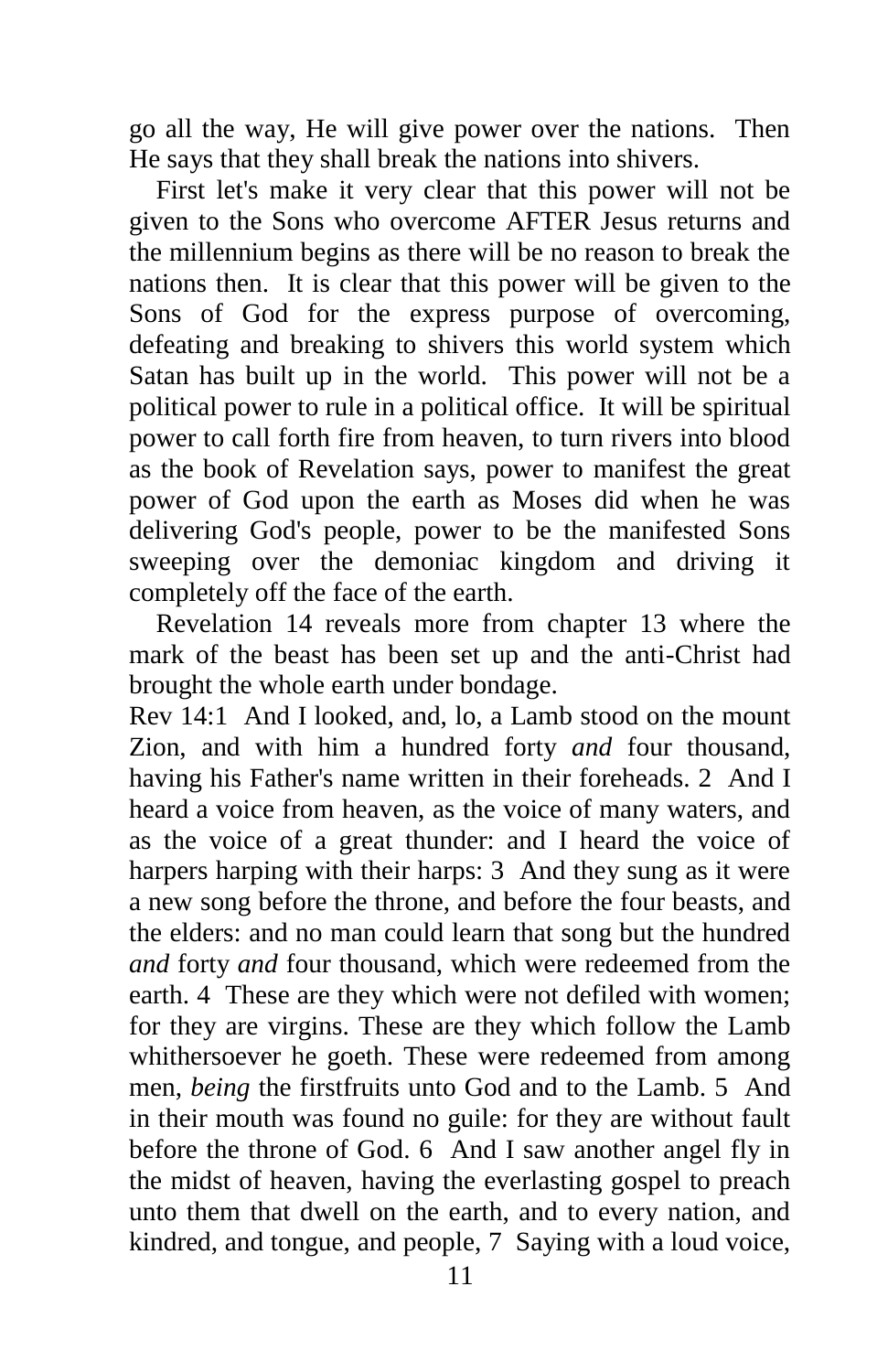Fear God, and give glory to him; for the hour of his judgment is come: and worship him that made heaven, and earth, and the sea, and the fountains of waters. 8 And there followed another angel, saying, Babylon is fallen, is fallen, that great city, because she made all nations drink of the wine of the wrath of her fornication. 9 And the third angel followed them, saying with a loud voice, If any man worship the beast and his image, and receive *his* mark in his forehead, or in his hand, 10 The same shall drink of the wine of the wrath of God, which is poured out without mixture into the cup of his indignation; and he shall be tormented with fire and brimstone in the presence of the holy angels, and in the presence of the Lamb: 11 And the smoke of their torment ascendeth up forever and ever: and they have no rest day nor night, who worship the beast and his image, and whosoever receiveth the mark of his name. 12 Here is the patience of the saints: here *are* they that keep the commandments of God, and the faith of Jesus. 13 And I heard a voice from heaven saying unto me, Write, Blessed *are* the dead which die in the Lord from henceforth: Yea, saith the Spirit, that they may rest from their labors; and their works do follow them. 14 And I looked, and behold a white cloud, and upon the cloud *one* sat like unto the Son of man, having on his head a golden crown, and in his hand a sharp sickle. 15 And another angel came out of the temple, crying with a loud voice to him that sat on the cloud, Thrust in thy sickle, and reap: for the time is come for thee to reap; for the harvest of the earth is ripe. 16 And he that sat on the cloud thrust in his sickle on the earth; and the earth was reaped. 17 And another angel came out of the temple which is in heaven, he also having a sharp sickle. 18 And another angel came out from the altar, which had power over fire; and cried with a loud cry to him that had the sharp sickle, saying, Thrust in thy sharp sickle, and gather the clusters of the vine of the earth; for her grapes are fully ripe. 19 And the angel thrust in his sickle into the earth, and gathered the vine of the earth, and cast *it* into the great winepress of the wrath of God. 20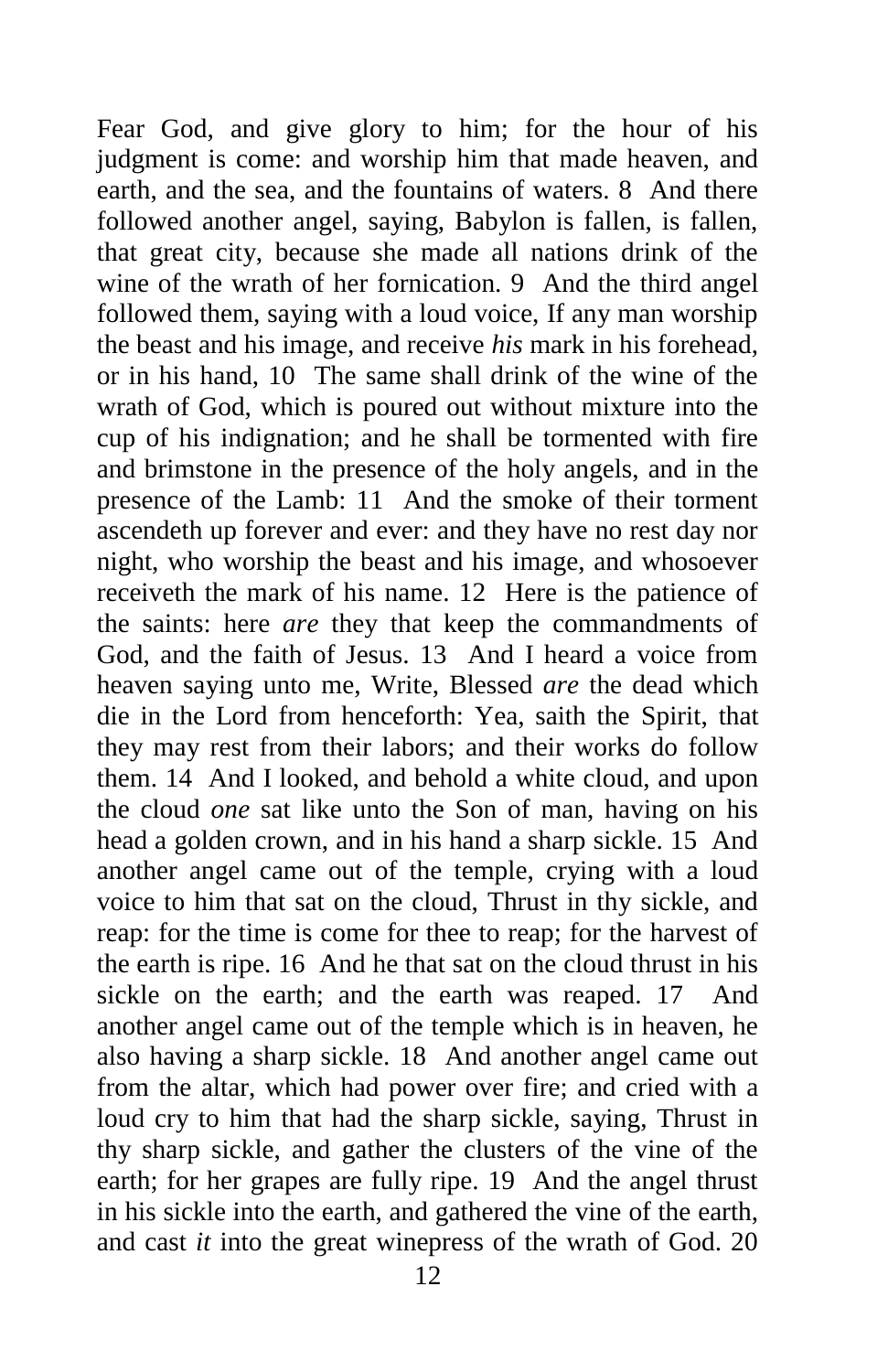And the winepress was trodden without the city, and blood came out of the winepress, even unto the horse bridles, by the space of a thousand *and* six hundred furlongs.

 In these verses we have a picture of the great last battle between the manifested Sons of God, the Satanic kingdom and world system. John says in verse I "I looked and lo, a Lamb stood on the mount Sion." Mount Sion represents the kingdom of God on the earth, the true Church of God. The Lamb that John saw was not Jesus alone but Christ in His Body, His Church here on the earth. He had a hundred forty and four thousand with Him who had "His Father's name written in their foreheads." Twelve is the ultimate perfect number in scripture. Twelve times twelve is 144 or 144,000 representing the completeness of the Sons of God who at this time have come to full anointing, same faith and power of Jesus as He began His three and a half year ministry against the Satanic Kingdom. They will have their Father's name in their foreheads, i.e., they will have come to the nature and character of God. Throughout the Bible when it speaks of God's name, it is speaking of His nature and character. This is just as here on earth when we speak of someone's good name, we are speaking of their nature and character. The Bible is saying that this 144,000 is a symbolic number to represent all that will have come in their hearts and minds to the nature of God.

 Verse 3 tells of a "new song before the throne." This represents a new message coming forth, not a new one in contrast to the Gospel, but a full revelation of the Gospel of Christ. It is a revelation of Christ which has not been heard before. It was sung before the throne. Where is the throne of God? The throne of God is everywhere. He said the "heavens are my throne and the earth my footstool." It is sung before the elders and the beasts which represent the whole of creation. No one can learn this song but the 144,000, those who have come to this perfection, those who have grown up unto His image because it comes by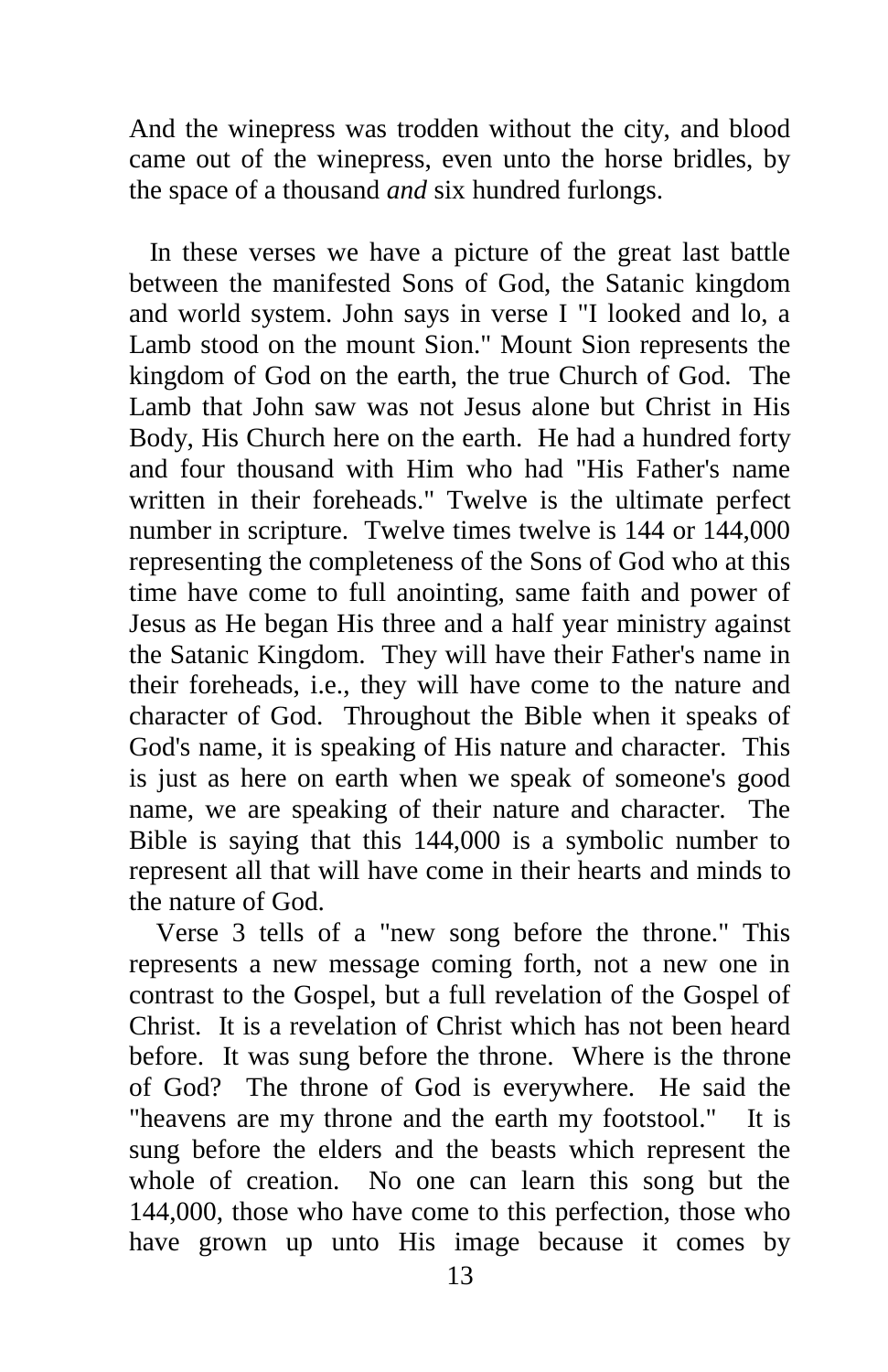revelation of God. "Which were redeemed from the earth," these are those who have been drawn out of this world by the Spirit of God and have separated themselves from the world.

 Verse 4, "These are they which were not defiled with women," this does not mean to imply that these will be men who never were associated with women, who never had a marital experience, but the scripture reveals that these are they who have completely overcome the Adamic lustful nature and have become pure before God and thus virgins in this sense. They "follow the Lamb, whithersoever he goeth," and have come to the point where they walk in Jesus' footsteps perfectly, having grown up unto His likeness in all things, as stated in Ephesians 4:13. They were "redeemed from among men, being the first fruits unto God and to the Lamb." These are the first fruits unto God. The first fruits in a harvest are those which mature and become perfect for harvest first. The fact that they are the first fruit indicates that there is even a larger harvest which will come forth later. This speaks of those Sons who will reach full maturity first, and who will be the manifested Sons of God and bring in the rest of God's harvest.

 Verse 5 "And in their mouth was found no guile: for they are without fault before the throne of God." Ephesians 4 says they will have grown up into perfection in Christ. They have completely overcome the old man nature and will not walk in the weakness we walk in now.

 Verses 6 and 7 reveal what these Sons of God who stand in Mount Sion with the Lamb, the Spirit of Christ within them are called forth to do. They will preach the everlasting gospel in all the earth with power that has never before been preached. They will preach that the judgment of God has come upon all the earth. "Fear God, and give glory to him; for the hour of his judgment is come."

 Verse 8 makes it clear that during their ministry, Babylon the Great shall fall. Babylon is symbolic of the world system ruled over by Satan. This system will be overthrown by the Sons of God as they go forth preaching in mighty power.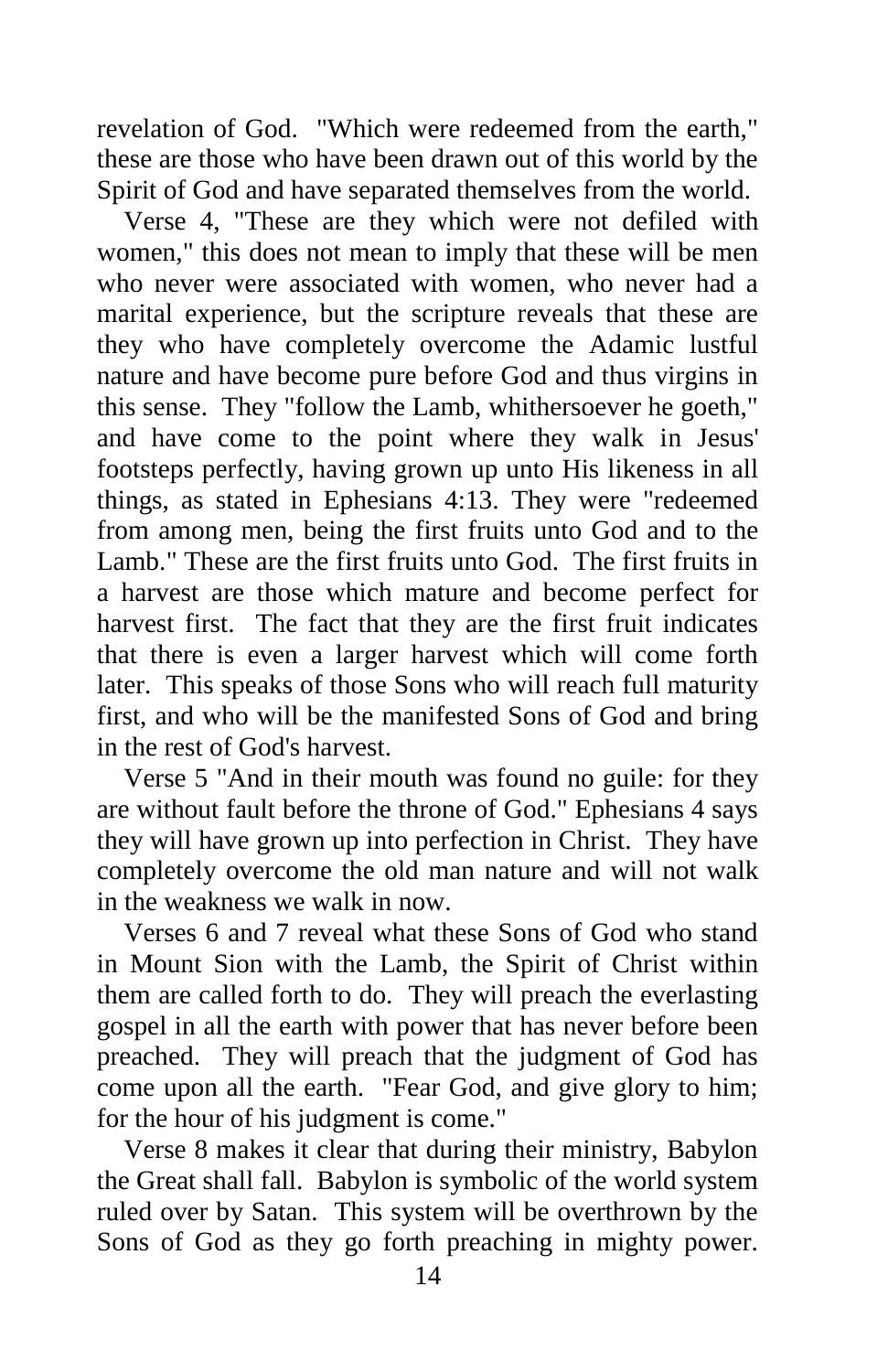This will be during the period that the mark of the beast has been setup and will be ruling. These sons of God will go forth against this anti-Christ with all the power of Christ working in them as in Revelation 2:27 where they shall break this system to shivers. They shall preach that the mark of the beast is of the devil, and if any man receives it, he will be lost.

 The remaining verses of chapter 14 reveal two things that will happen during the ministry of the Sons of God. The harvest of Christ's kingdom will be reaped, and the harvest of the wicked will be reaped and cast into the winepress of God's judgment.

 John said that he saw one angel with a sickle in his hand. He was told to thrust in his sickle and reap. This represents the angel of the Sons of God, sending them forth to reap the final harvest of God's kingdom, and to help all those who come after this first-fruit company of Sons to surrender fully unto Christ and to grow up into perfection and be harvested by Christ. This is to come into perfect union with Christ so that when He shall appear, they also shall be like Him.

 At the same time this is going on, we see another angel with a sickle in his hand. This is the judgment angel who shall thrust in his sickle and reap the rest of the earth as God pours out His judgment. This world system shall be overthrown. The Satanic kingdom shall be overthrown. The wicked will be cast into the winepress of the wrath of God.

 You will notice that in verse 20, the "winepress was trodden without the city," outside the city of God. The city of God is the kingdom of God made up of His saints on earth making it clear that the judgment will not touch those of the city of God. The winepress is trodden outside the city coming upon those who are not born again of the Spirit of God.

 Here we have a picture of God's plan and purpose for the Sons of God in the last days, the period of time in scriptures known as the Day of the Lord. The Sons of God shall be manifested in all their glory and in the glory of Christ.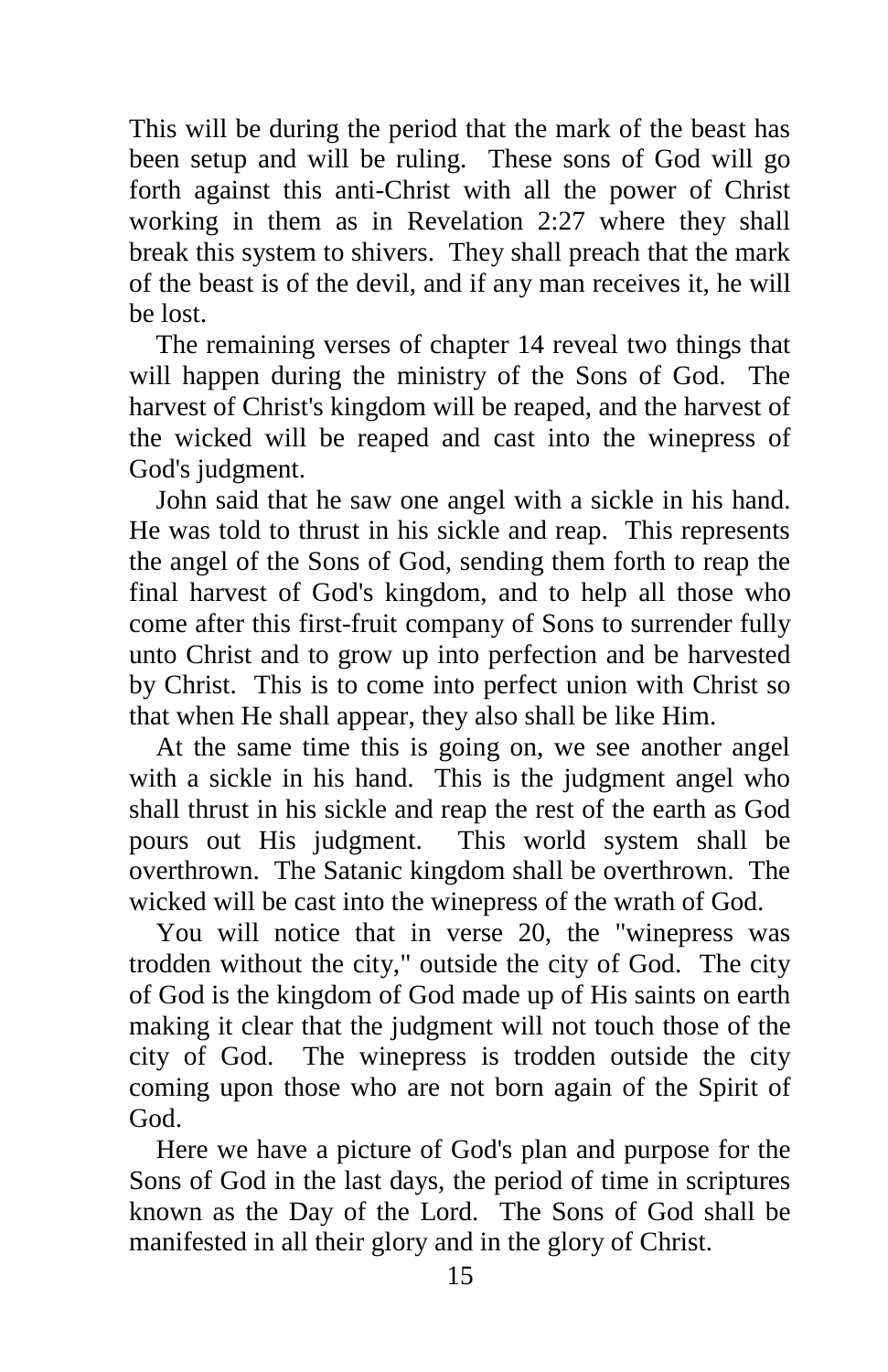Unless you be deceived by those who have been deceived by Satan after seeing this truth and have received from him error and all sorts of false ideas about how the Sons of God will come forth, let me make it very clear to you that God has one means by which He is going to bring forth the manifested Sons of God. That is by the true message of the cross.

 The true message of the cross is God saying that Jesus is our true example in all things. Just as He was crucified and died on a cross coming forth as the resurrected Son of God, so we must be crucified in order to be manifested Sons of God. He was our example. As He died, so we must die. As He was crucified on the cross so our old man nature must be crucified. We must come to complete **death-to-self**. The old man must die so that Christ can come forth in us in all His glory. Through this we will be the manifested Sons of God.

 This is going to be done by the Spirit of God leading us through the purifying fires of testing. As the pressures and persecutions of this world system ruled over by Satan come against those who are moving on in the Spirit of God, that very test and fire will be our purifying fire. It will purge out our dross, making us smaller and smaller in our own eyes. As we surrender more and more to Christ, it will make our old self die daily until he is completely dead so that Christ can come forth in us.

 Genesis tells us that through the fall, man was cast out of the garden of God. God placed an angel before the garden with a flaming sword which turned every way so that man could not get back in the garden of God in his fallen condition. There is no literal garden anywhere. There is no literal flaming sword anywhere. God was speaking a truth to us that He had set His angels to guard the great truth which alone can bring us into the garden of God.

 The truth God was speaking is that no man can enter back into that perfect state he had with God in the beginning unless he goes through the flaming sword, or that except he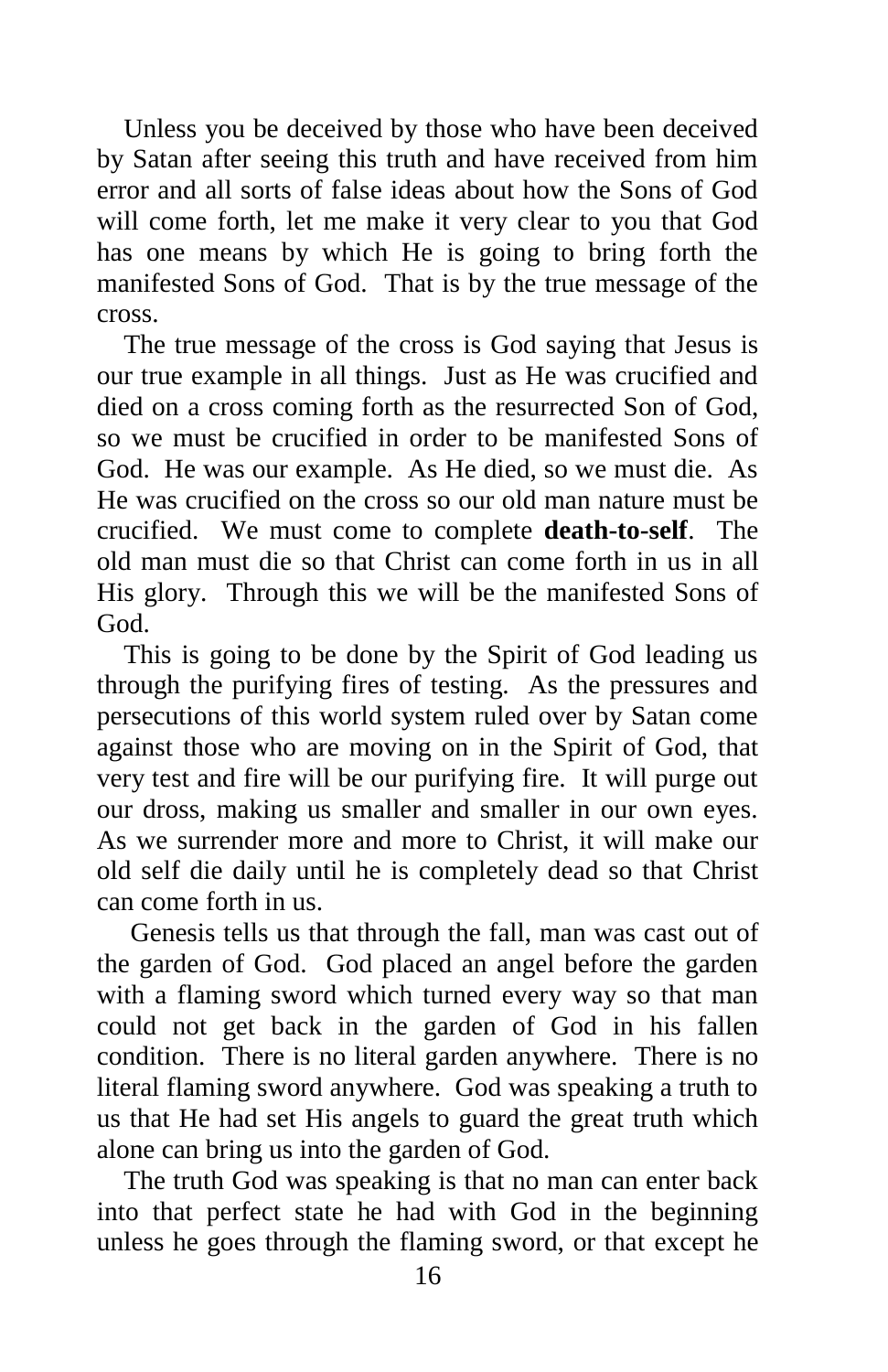go through the purifying fires of testing which shall break him, purge him and burn out all the dross which shall kill the old man, making self to die so that Christ can come forth.

 Romans 1:20 teaches a great truth. The invisible things or truths have been before us since the foundation of the world being seen in things that are made. The invisible truths of God are revealed to us in visible things that God placed in His creation. That is why water is a symbol of the Holy Spirit, and a serpent is the symbol of the devil, etc., not just because the scripture decided to use them as symbols, but the Spirit knew that God made the things of nature visible symbols of invisible truths. He made natural law a perfect type of spiritual law or spiritual truths.

 There is a natural law in human experience that proclaims the means by which the Sons of God shall be made manifest. When we want to temper a piece of steel, we place it in the fire and heat it until it is red hot. When it is almost at the melting point, we plunge it in the cold water. It becomes hard for perfect use. So God, when He brings us forth as Sons of God, He shall place us in the furnace of trials and testings, bringing us to the melting point. When we are tested to the breaking point, then He shall plunge us into the refreshing cool water of His Spirit poured out upon us. Then we shall become the manifested Sons of God.

With the truth of Romans  $1:20$  as our foundation, we have revealed to us in human experience the perfect type of the many-membered Body of Christ, the true Son of God bursting forth upon the earth in the last days. This type is revealed to us in the natural birthing of a baby. When a woman births a son in the natural, a process is followed. First the seed is planted in the womb of the mother. Then there is a nine-month period while that seed is being formed into a child's body in the womb. When the body of the child has been formed, the labor pains begin. First lightly and far apart, then heavier and closer together. Then when the pains are so terrible that it seems that the mother cannot stand it any longer, the water bag breaks with a great outpouring of